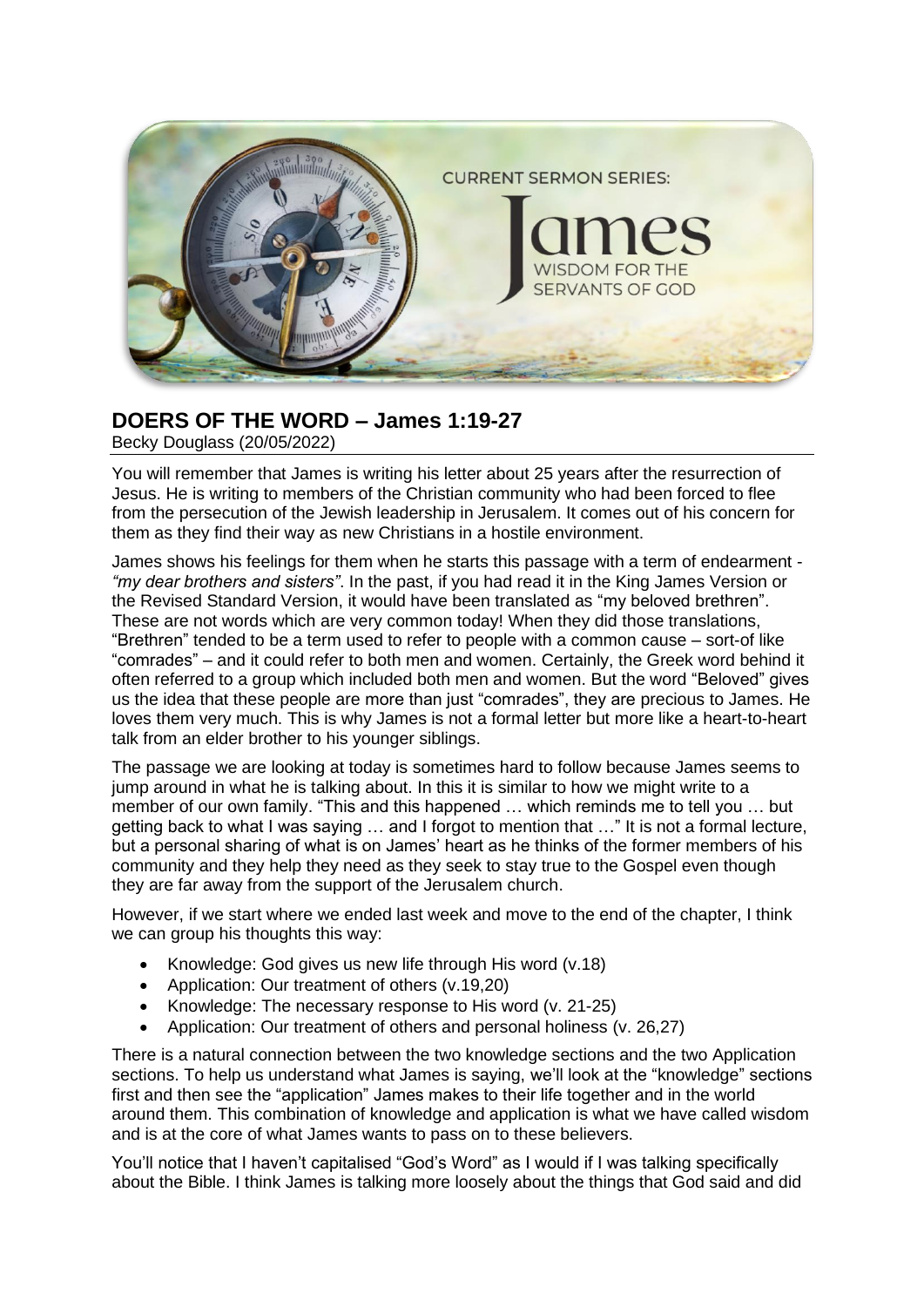through Jesus – His teaching while on earth and more specifically the Gospel as it was enacted through His death and resurrection. This does tie back into the inspired Hebrew Scripture, which we call the Old Testament, but goes beyond that to include the new Gospel truth which the Holy Spirit is revealing to them, and which James' epistle will begin the process of capturing in the books of the New Testament.

## **KNOWLEDGE:** True salvation will show itself in an attitude of submission to God's word.

We finished up last week by seeing that God's greatest gift to us was when *"He chose to give birth to us by giving us His true word".* (v.18) Through the means of the Gospel, we are born again into a new life in Christ. In verse 21, after a slight digression, James continues His explanation of this new life.

*So get rid of all the filth and evil in your lives, and humbly accept the word God has planted in your hearts, for it has the power to save your souls. (v. 21)*

This sets out a process:

- 1. God has planted the word in your hearts The picture is changed from giving birth to sowing a seed. Both talk about giving new life.
- 2. Get rid of (strip off) all the filth and evil in your lives Like one strips off dirty clothes, we are to take off the sin from our old life. This is what happens when God forgives us and gives us a new life in Him.
- 3. Humbly accept This is how we must respond to His work in our lives. We can't do anything more than accept what He has done for us.
- 4. Soul (or life) saved This doesn't refer to just the spiritual part of us, but the whole of our life. It is all saved through the forgiveness of our sin and the new life which God gives us. James uses several ways to express the outcome of our salvation, including new birth (v. 18) and being set free (v. 25) which all imply a big change in our lives.

James might have been thinking of the Parable of the Sower which we looked at earlier in the year. There we saw different responses people have to the word, likening it to seed which is sown in our hearts. The different soils refer to the different responses people give to God's word – some rejecting it outright, others with mixed results and some accepting it with joy which results in a fruitful life.

This acceptance of the word of God implanted in our heart should affect our on-going attitude to God's work in our lives. If it doesn't, then we must question if we have truly accepted Him. James now changes the picture from a seed sown to a look in the mirror.

*But don't just listen to God's word. You must do what it says. Otherwise, you are only fooling yourselves. For if you listen to the word and don't obey, it is like glancing at your face in a mirror. You see yourself, walk away, and forget what you look like. But if you look carefully into the perfect law that sets you free (and remain in it), and if you do what it says and don't forget what you heard, then God will bless you for doing it. (v. 22-25)*

The two attitudes are as follows:

1. Listen to the word  $\Rightarrow$  walk away and forget  $\Rightarrow$  don't do what is says  $\Rightarrow$  fooling yourself. The picture James paints is of a person who looks at a mirror, sees things which need changing, but decides that they don't care and walks away without doing anything. It's like looking at a mirror before you go out, seeing a big black smudge of dirt on your face and deciding you don't care and walk out the door without stopping to clean it off. You've decided you like the way you are with your dirty face and you don't care what others think. You've decided that you like a particular sin in your life and you don't care if it goes against God's holiness and brings Him disrepute in the eyes of the watching world. This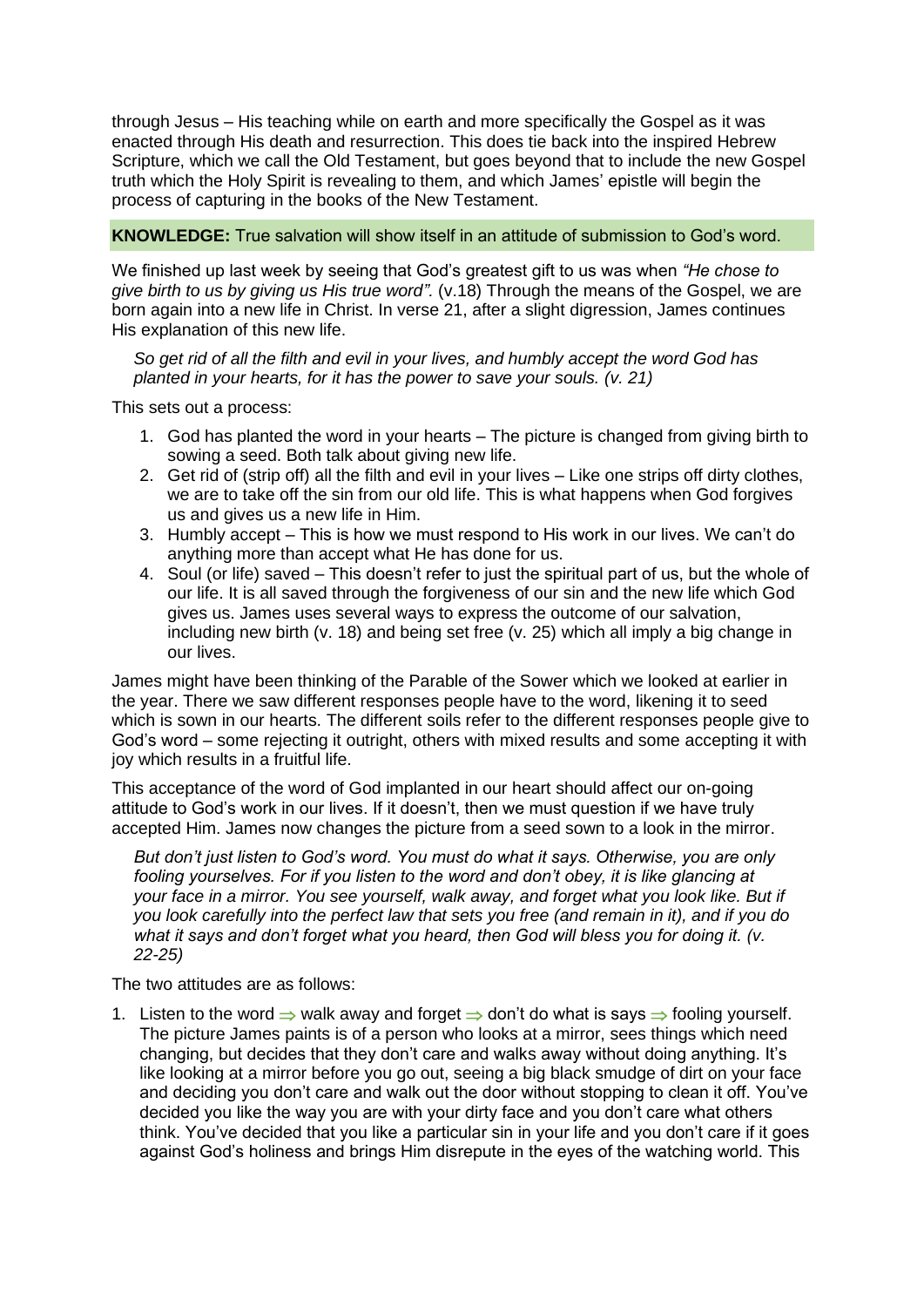is rebellion against God, and you are fooling yourself if you think you can have this attitude and really be born again with His life.

2. Listen to the word  $\Rightarrow$  remain and don't forget  $\Rightarrow$  do what it says  $\Rightarrow$  blessed by God On the other hand, someone who has humbly accepted the word of God will want to know how they can become more like God; they will want to change. They will look closely at God's word and, instead of walking away, they will remain in it or keep looking at it in order to know how to change so that they better reflect God in the way they live their lives. Unfortunately, the New Living Translation has left out the idea of "remaining" which is an important contrast to the idea of walking away. It is by often looking at the Word of God with an attitude of submission that God will be able to bless us with His help to become more like Him.

Again, Jesus' teaching comes to mind in the Parable of the Two Builders. (Matthew 7:24-27) Jesus says that if you hear His words and obey them, it will be as if you are building your life on a rock which will stand firm when pressures come. But if we don't obey His words, then we are being foolish for our life will be without a firm foundation and will easily collapse. How can we say that we believe God without coming under His authority and submitting out lives to Him? Like a poorly built house, we will not last.

## **APPLICATION:** Submission to God's word will result in a change in how we live our lives.

Now let's take a look at what James says about how we should be living as God's people. In these few verses he introduces several themes he will look at in more detail in the coming chapters.

The first few verses look at how we should be treating other people.

*Understand this, my dear brothers and sisters: You must all be quick to listen, slow to speak, and slow to get angry. Human anger does not produce the righteousness God desires. (v. 19,20)*

The Proverb-like saying, *"Quick to listen, slow to speak and slow to get angry",* is simple but our reactions in this area reveal our hearts. So often we react to what another person says without really thinking about it. Sometimes we don't even let the other person finish what they are saying before we jump in with our thoughts. And if they say something we don't like, or if we feel threatened by what is said it is easy to respond in anger as a way to protect ourselves. However, if we basically respect the other person and value their thoughts, then our reactions will reflect this. We will want to hear what they have to say and we will take time to really listen to them. One of the most important things you can ever do to show love to someone is to really listen to them.

Just a word about anger – I don't believe that the anger mentioned here is what is elsewhere called righteous indignation. Righteous indignation is what Jesus showed when He cleared the temple of people who were buying and selling for personal profit in the temple courtyard or when he rebuked the Pharisees for their hypocrisy. Righteous indignation is what drives people to seek justice for those being abused or taken advantage of. If we see this world through God's eyes, we should be angry about the sin which destroys people's lives. Righteous indignation acts against sin and brings healing and righteousness. On the other hand, the anger which James talks of is selfish anger which seeks to protect oneself and pull others down. It devalues people and causes pain and brokenness. This kind of anger is sin.

At the end of the chapter, James picks up on these thoughts again and takes them further.

*If you claim to be religious but don't control your tongue, you are fooling yourself, and your religion is worthless. Pure and genuine religion in the sight of God the Father means caring for orphans and widows in their distress and refusing to let the world corrupt you. (v. 26.27)*